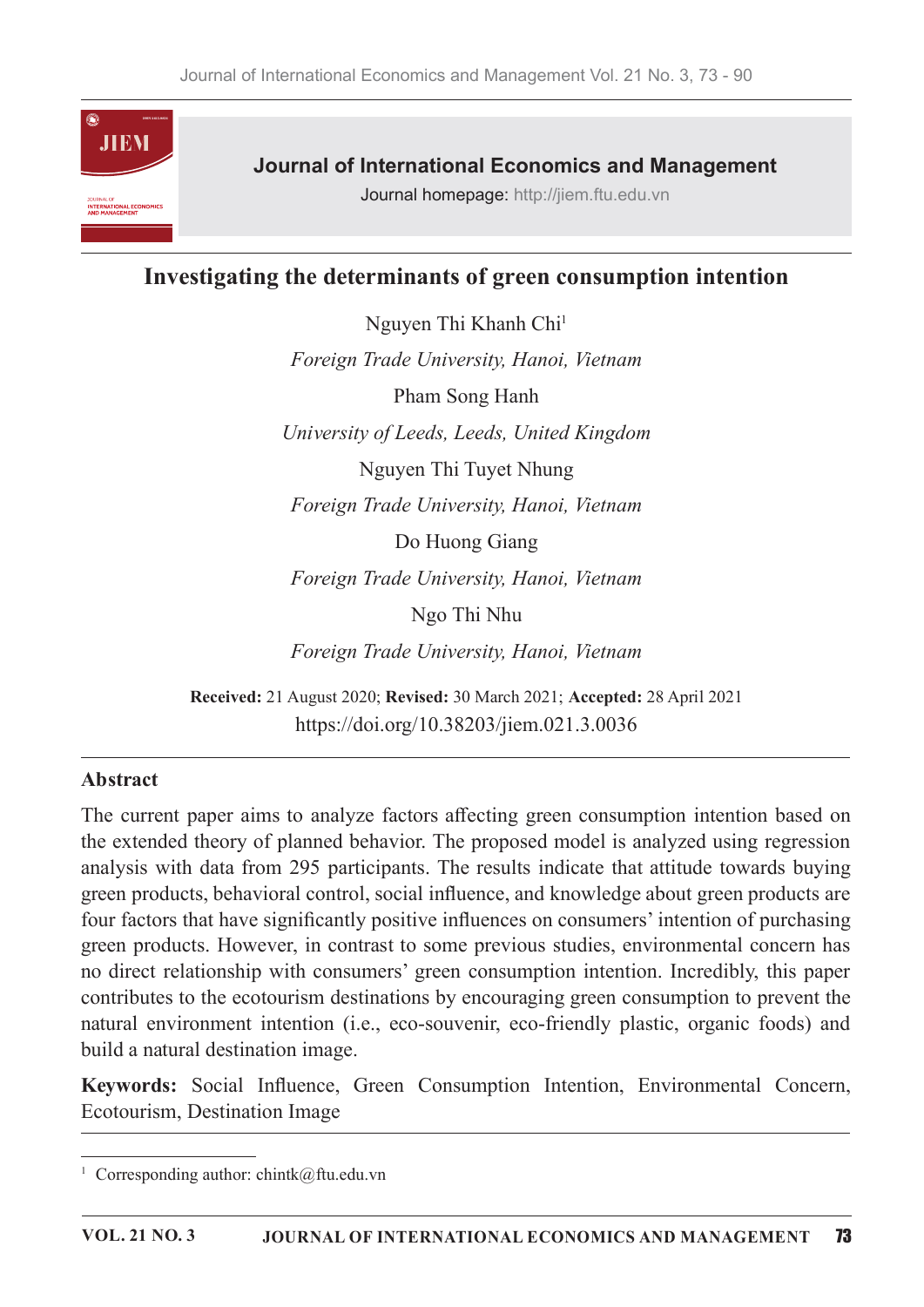### 1. Introduction

The world's emerging economies, such as Vietnam, are facing several environmental issues, including deforestation, soil degradation, water, air pollution, and loss of biodiversity due to their rapid urbanization and industrialization. One of the most direct causes of these issues is greenhouse gas emissions from consumer goods production (McKechnie et al., 2011). Undoubtedly, promoting green consumption is one of the pressing acts to minimize climate change's consequences and implement sustainable development goals. Green consumption can satisfy people's basic needs while preserving the functions and workings of any natural ecosystem. Thus, it helps protect the environment we are living in and our next generations' future.

According to several previous studies, such as Leonidou et al. (2013) and Peloza et al. (2013), "green consumption" is becoming popular research in developed nations. Currently, the findings of Liu *et al.* (2017) reveal that green consumption has increased the studies on customers' behaviors. Furthermore, many previous pieces of research explore the environmental concern and green consumption intention of consumers in developing and developed countries. For example, Yu et al. (2017) investigate the "Taiwanese undergraduate students' pro-environmental towards green products in the fight against climate change".

Furthermore, Peloza et al. (2013) state that "even the most recent researchers have just started to explore the factors that help to explain green consumption behaviors, many of these studies focused only on explaining behavioral intention". Hence, to respond to the calls of future studies, several pieces of research focus on culture and values (e.g., Pepper et al., 2009), sociodemographic characteristics (e.g., Diamantopoulos *et al.*, 2003), and customer intention (e.g., Wu and Chen, 2014). However, the research on green consumption in Vietnam has little attention. Therefore, this study explores some of the factors affecting intention towards consuming green products in Vietnam.

The objective of this research focuses on clarifying the factors affecting green consumption intention using the extended theory of planned behavior as the framework to measure the change of consumer behavior from intention to action. The research questions of this paper are: (i) What are the factors affecting green consumption intention in the context of Vietnam, (ii) Which factor is the most important. This study also provides meaningful insights into the green marketing literature on segmenting customers. Moreover, the findings would help policymakers, academic researchers, and practitioners understand and promote consumer behavior change towards sustainability.

The rest of this paper is organized as follows. Section 2 contains the literature review and hypothesis development. Section 3 presents the description of the data and the estimation strategies. Section 4 shows the main empirical results, and Section 5 concludes the paper.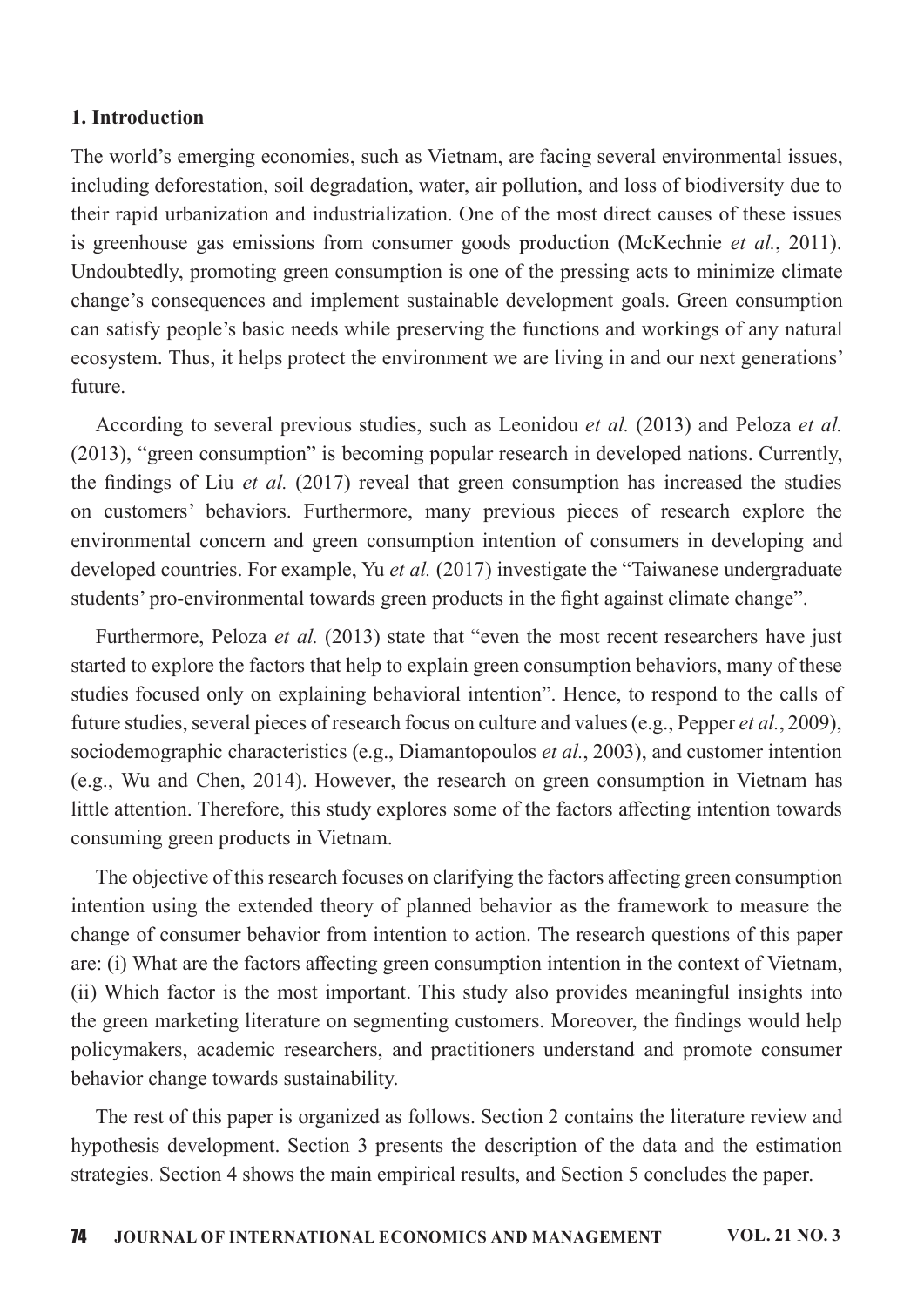## 2. Literature review and hypothesis

# 2.1 Green consumption

According to the Organization for Economic Cooperation and Development (OECD), green products can be encouraged to reduce environmental damage. Meanwhile, Lin and Huang  $(2012)$  defined "green products as products used from fewer resources and having a lower impact and risk on the environment, while also preventing the generation of waste that is already in its form". Adawiyah  $(2017)$  states that green product concepts are related to sustainable production and supply chain management, the environment, technology, and practice.

One of the most comprehensive definitions is the Green Option Matrix (GOM) proposed by Dangelico and Pontrandolfo (2010). They create a tridimensional matrix based on when, why, and how much the goods are green. By examining the environmental concern, green products are categorized into pollution/waste focus, material focus, or energy focus. For example, a green product with a material-focus factor uses natural materials for sustainable development; a green product that focuses on energy could produce energy from renewable sources and minimize waste and reducing pollution caused by other products.

Along with green products, green consumption is considered a trend of the 21st century. According to UNEP (2009), green consumption is defined as "the use of services and related products which respond to basic needs and bring a better quality of life while minimizing the use of natural resources and toxic materials as well as the emissions of waste and pollutants over the life-cycle so as not to jeopardize the needs of future generations".

# 2.2 Attitude towards green consumption and green consumption intention

According to the theory of reasoned action, "behavior is a function of prominent information or beliefs related to the behavior" (Ajzen and Madden, 1986). Beliefs combine behavioral beliefs and normative beliefs. Straughan and Roberts (1999) also found that "people who think their efforts contributing to solving ecological problems, are more actively engaged in environmentally friendly behaviors". Therefore, it can be concluded that consumers have good attitudes about green goods. This attitude pushes their decision to purchase green ones that have mostly resulted in their assessment.

In this respect, "the more individuals think that their efforts can solve environmental problems, the more likely they are to perform environmentally conscious behaviors in everyday life, shaping the positivity towards ecologically conscious behaviors and developing green consumption intentions" (Kim and Han, 2010). From these researches mentioned above, the following hypothesis is proposed:

H1: Attitude towards green consumption positively influences green consumption behavior.

# 2.3 Behavioral control and green consumption intention

As stated in the theory of reasoned action of Fishbein and Ajzen (1975), "the intention to carry out a given act is determined by the attitude toward the behavior and subjective norms, and the degree to which the intent is executed under the conscious control of the individual".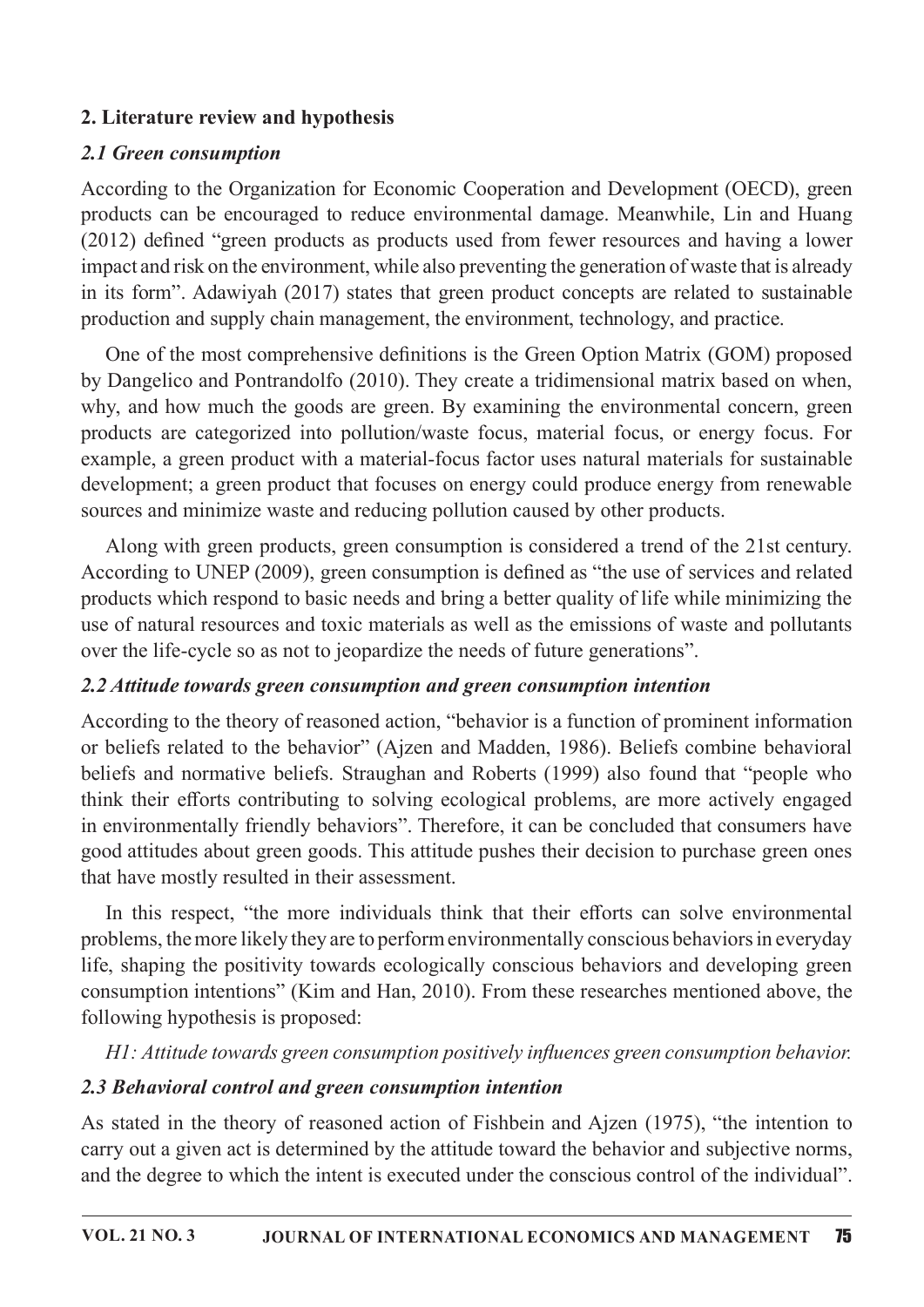Ajzen (1991) further develops the theory of planned behavior by adding an individual's selfdetermination and perception (i.e., perceived behavioral control, which distinguishes theory of planned behavior from its predecessor). Behavioral control shows the degree to which an individual thinks the behavior is under their control. Thus, when forecasting variables that affect individual intention and behavior, perceived behavioral control is considered to have a significant influence. "The more attitudes towards the behavior, the more support from subjective rules to participate in the behavior, the more the ability to control the behavior is perceived to the behavior; the more customers intend to perform their behavior" (Fielding et al., 2008, Nguyen and Ha, 2017; Nguyen, 2020). Therefore, it can be proposed that the consumers' behavioral control will affect their purchase intention (Chen and Chang, 2012).

H2: Behavioral control positively influences green consumption behavior.

## 2.4 Social influence and green consumption intention

According to the theory of reasoned action of Fishbein and Ajzen (1975), the "customer intent is a function of two components; one person by nature and the other reflecting social influence can be called subjective norms". The subjective norm is defined as the "social pressure that causes an individual to participate in a particular behavior" (Fishbein and Ajzen, 1975). The influence of society happens when "individuals change their thoughts, feelings, or behavior in response to society or their surroundings " (Turner, 1991). Consumers living in society will be influenced by his/her surrounding community, especially in the case of green consumers. Chen-Yu and Seock's (2002) results showed that "many times, it has been observed that people manipulate or modify their thoughts and actions to fit in with other groups or societies".

From the theory of reasoned action (Fishbein and Ajzen, 1975), subjective norms can be formed by perceiving common beliefs from people or social factors that influence consumers (acquaintances such as family and friends, the government, and the media). The degree to which the traditional belief factors are subjective to the buying trend of consumers depends on (i) the level of support/opposition to consumer purchases, and (ii) the motive of consumers following the wishes of influential. The extent to which people are involved in consumer intention and what motivates consumers to follow relevant people are two fundamental factors for the subjective evaluation benchmark. The stronger the level of intimacy with the people involved, the greater the influence on their buying decision. The greater the confidence of consumers in the relevant people, the greater their buying intention will be.

Social influence can be categorized into different components through cultural and peer pressure and socialization, media, and other organizations (Moschis and Churchill, 1978). Meanwhile, governmental influence shows the degree to which a person's thoughts and behaviors are subjective to the intervention of the government. In some countries, the government might be expected to leave consumer choices under the markets' power. However, evidence suggests that government intervention is crucial for designing and shaping the context within which consumers act (Wolff and Schönherr, 2011). About the relationship between social influence and green purchasing intention, Caruana (2007) suggests that "green buying is an expression of consumers' social norms as well as their values and beliefs".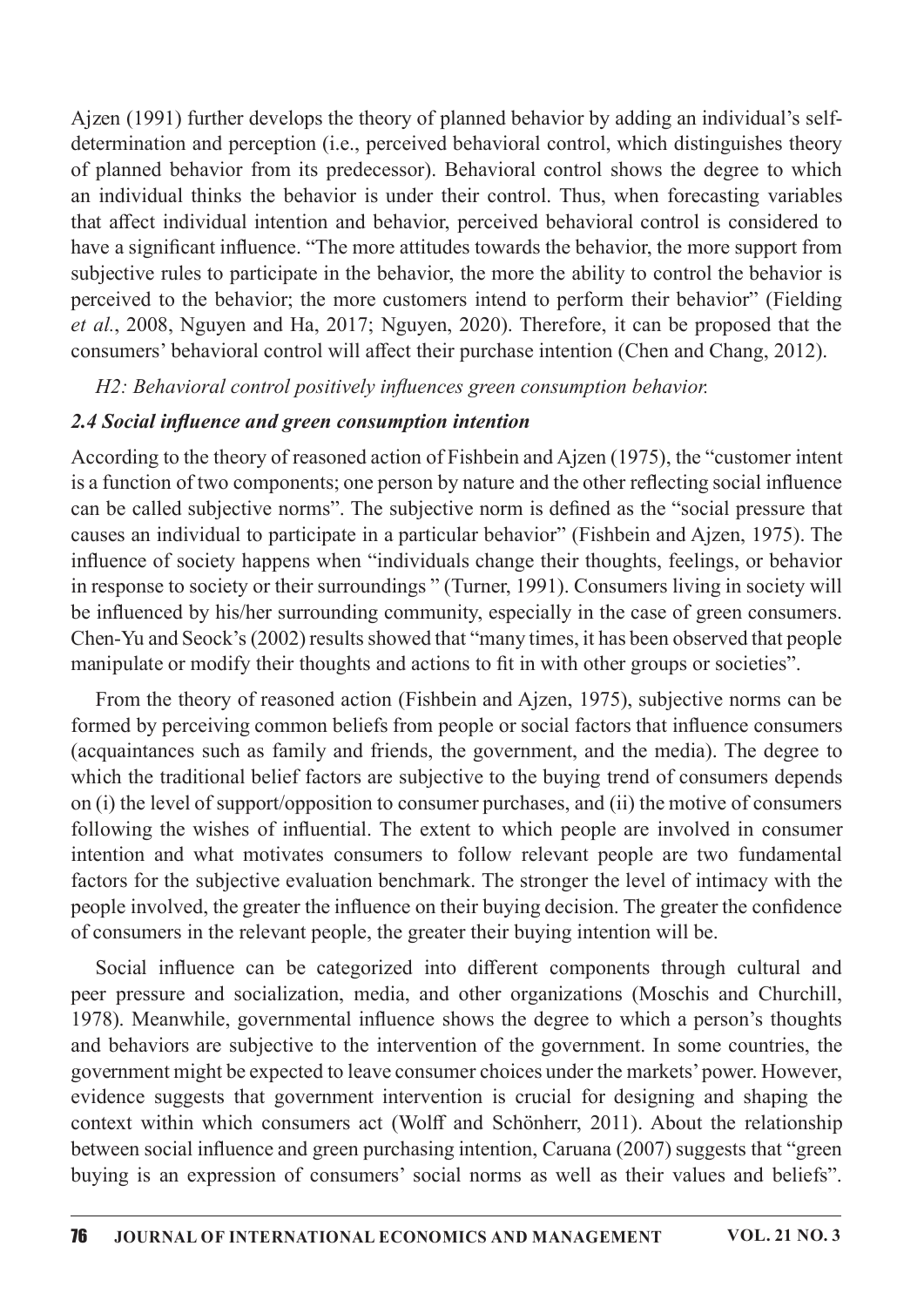Furthermore, research has already shown "peer influence is the most important determinant in predicting green behaviors among youth in Hong Kong" (Lee, 2010). From these results, it is suggested that normative social influence can positively affect the green consumption intention of consumers. Thus, the hypothesis H3 is proposed as follows:

H3: Social influence positively influences green consumption intention.

# 2.5 Environmental concern and consumers' green consumption intention

Over the last twenty years, environmental concern has continued to grow. The definition of environmental concern varies from an individual since its meaning is a broad term describing the variety of behaviors to reduce the harmful influence on the natural environment.

Several researchers have endeavored to classify consumers based on their environmental beliefs and attitudes. Environment concern was first defined in 1972 and is seen as "individual showing their concern about environment". According to Jiménez-Sánchez and Lafuente (2010), there is a "the multidimensional definition and behavioral orientation of concern about the environment, in addition to considering different types of environmental behaviors, also incorporates other psychological factors or constructs that are relevant to them: beliefs, values, attitudes, knowledge and other factors".

Many researchers see environmental concern as a general attitude (Bamberg, 2003) which proposes the attitudes according to specific situations. Researches from Samarasinghe (2012) and Pandey (2012) suggest environmental concern as a factor that has a positive influence on consumer's intention to buy a green product. This can be concluded that environmental concern has positively impacted purchase intention (Ariffin *et al.*, 2016; Chi, 2021a). Therefore, it is logical to assume that those who have the intention to buy green products will have to be concerned and conscious about the environment. Having the interest, consumers will have a noticeable change from behavioral intention to consumption intention for the sake of the environment. The following hypothesis is suggested:

H4: Environmental concern significantly influences the intention towards green products.

# 2.6 Knowledge towards green products and green consumption intention

"Consumer knowledge of green products is a key role in driving green consumers' buying behavior" (Asha and Rathiha, 2017). The awareness of green products is one's understanding of interrelated factors, including models, features, distribution channels, etc. Consumers who are aware of green products can distinguish green products from other traditional nongreen products; as well as acknowledge green products as additional useful features of an environmentally friendly product environment. They can locate reliable shops and stores where they supply green products. If one needs to use green products, one should be aware of the ways to identify green attributes that decide whether a product is green or not. The consumer should be aware of the features of green products (Asha and Rathiha, 2017).

Businesses use many methods to connect with their green customers who want to buy more environmentally friendly goods or products. For traditional consumers who want to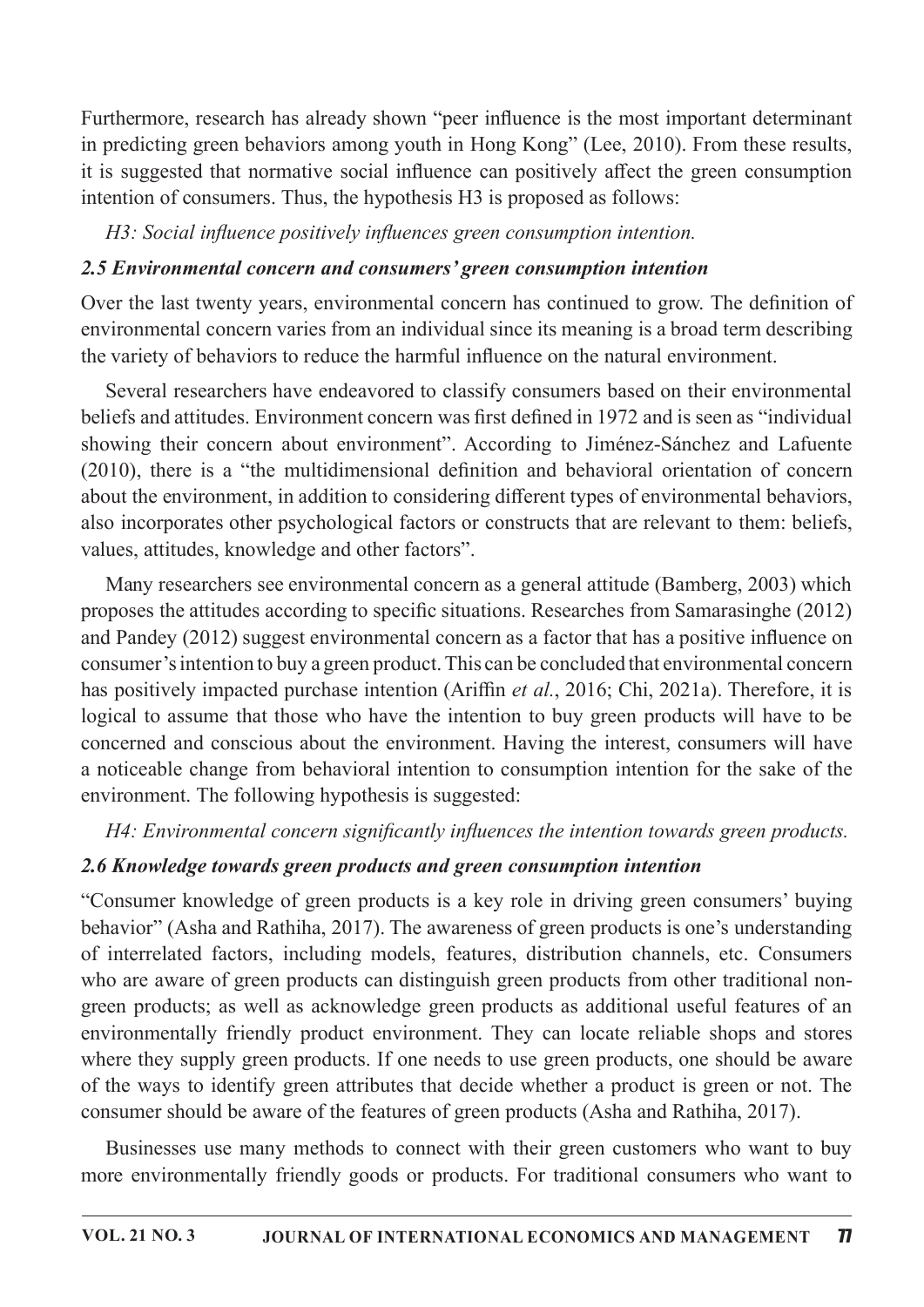protect the environment, companies will use different methods and tools to promote ecofriendly products by offering different programs, such as discounts and coupons. Consumers, therefore, can gain more benefits and create a bigger market share. Consumers always believe that the value of personal benefits and importance to the products they receive is the protection of the environment by minimizing pollution. Hessami and Youse  $(2013)$  also shows that knowledge about green products positively affects consumers' consumption intention.

H5: Knowledge about green products significantly influences green consumption intention.

# 2.7 Self-responsibility and consumers' green consumption intention

Behavioral intention is defined as "internal, self-controlling, self-regulating, and selfdisciplined behaviors which are initiated by moral judgment and responsibility" (Eckhardt et al., 2010). Consumers not only participate in the values of behavior but also decide to give a choice about their choosing decision. The study of Michael *et al.* (2015) regarding consumer responsibility for sustainable consumption suggests that "consumers' responsibility can be a better determinant of persistent consumption intention and behavior" and that "sustainable attitude and a sense of responsibility towards sustainable consumption have a positive impact on behaviors". Yu *et al.* (2017) also show the relationship between self-responsibility and the increase in green product purchasing intention. Self-responsibility has a relationship with intentions to purchase green products. Accordingly, the following hypothesis is developed:



H6: Self-responsibility significantly influences green consumption intention.

### Figure 1. The authors' proposed framework

Source: Suggested by the authors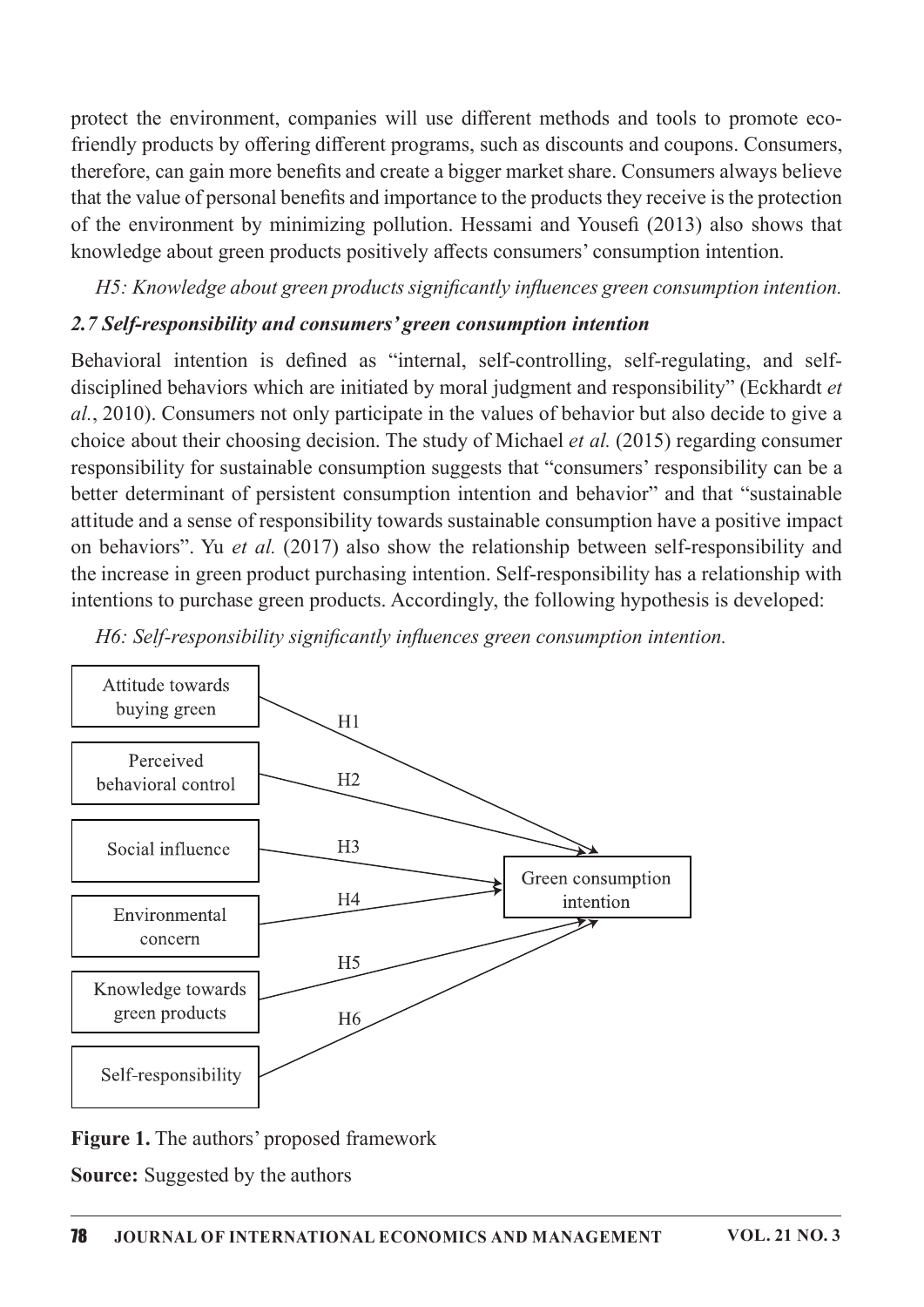### 3. Methodology

Based on the literature review about green consumption and the previous studies, the authors compiled a set of questions to collect data for analysis. The questionnaire is divided into 6 sections. The first section measures consumers' attitudes towards green products, which consist of 4 questions. The second section measures consumers' behavioral control, which consists of 4 questions. The third section measures the extent to which consumers are affected by social influence. The fourth part includes the consumers' environmental concern, which has 3 questions. The fifth part measures consumers' knowledge of green products, which have 4 items. The last section part shows the consumers' environmental self-responsibility.

The scales used to analyze the factors are the scales that were used in previous studies. The authors compiled the observed factors and modified them for more compatibility with the Vietnam context. The measuring scale is the Likert scale with 1 representing "totally disagree" and 5 representing "totally agree". More details about the scales are presented in the table below:

| <b>Scales</b>                   |                 | <b>Observed variables</b>                                                                               | <b>Sources</b>           |  |
|---------------------------------|-----------------|---------------------------------------------------------------------------------------------------------|--------------------------|--|
| Attitude towards                | AT <sub>1</sub> | I really like the idea of buying green products                                                         | Kim and Han $(2010)$ ;   |  |
| buying green<br>products (AT)   | AT <sub>2</sub> | I find the idea of buying green products really<br>wise                                                 | Ajzen (1991)             |  |
|                                 | AT3             | I find the idea of buying green products really<br>favorable                                            |                          |  |
|                                 | AT4             | I find the idea of buying green products really<br>admirable                                            |                          |  |
| Perceived                       | BC1             | I find it easy to perform green consumption                                                             | Ajzen (1991)             |  |
| behavioral control              | BC <sub>2</sub> | I can buy green products if I want to                                                                   |                          |  |
| (BC)                            | BC <sub>3</sub> | I feel I have enough resources (time, money, etc)<br>to perform green consumption                       |                          |  |
|                                 | BC4             | I have time to research and consider buying green<br>products as an alternative to traditional products |                          |  |
| Social influence<br>(SI)        | SI1             | All of the people important to me use green Ajzen (1985)<br>products                                    |                          |  |
|                                 | SI <sub>2</sub> | All of the people important to me advise me to<br>use green products                                    |                          |  |
|                                 | SI3             | The media (radio, newspaper, TV, etc) provides<br>much information regarding green products             |                          |  |
|                                 | SI4             | The government is recommending people to use<br>green products                                          |                          |  |
| Environmental<br>concern $(EC)$ | EC1             | Humans are destroying the environment                                                                   | Nguyen et al.            |  |
|                                 | EC <sub>2</sub> | I'm worry about the pollution of the environment                                                        | $(2019)$ ; Chi $(2021a)$ |  |
|                                 | EC <sub>3</sub> | It is complicated when I think about the balance<br>of the environment                                  |                          |  |

Table 1. Questionnaires items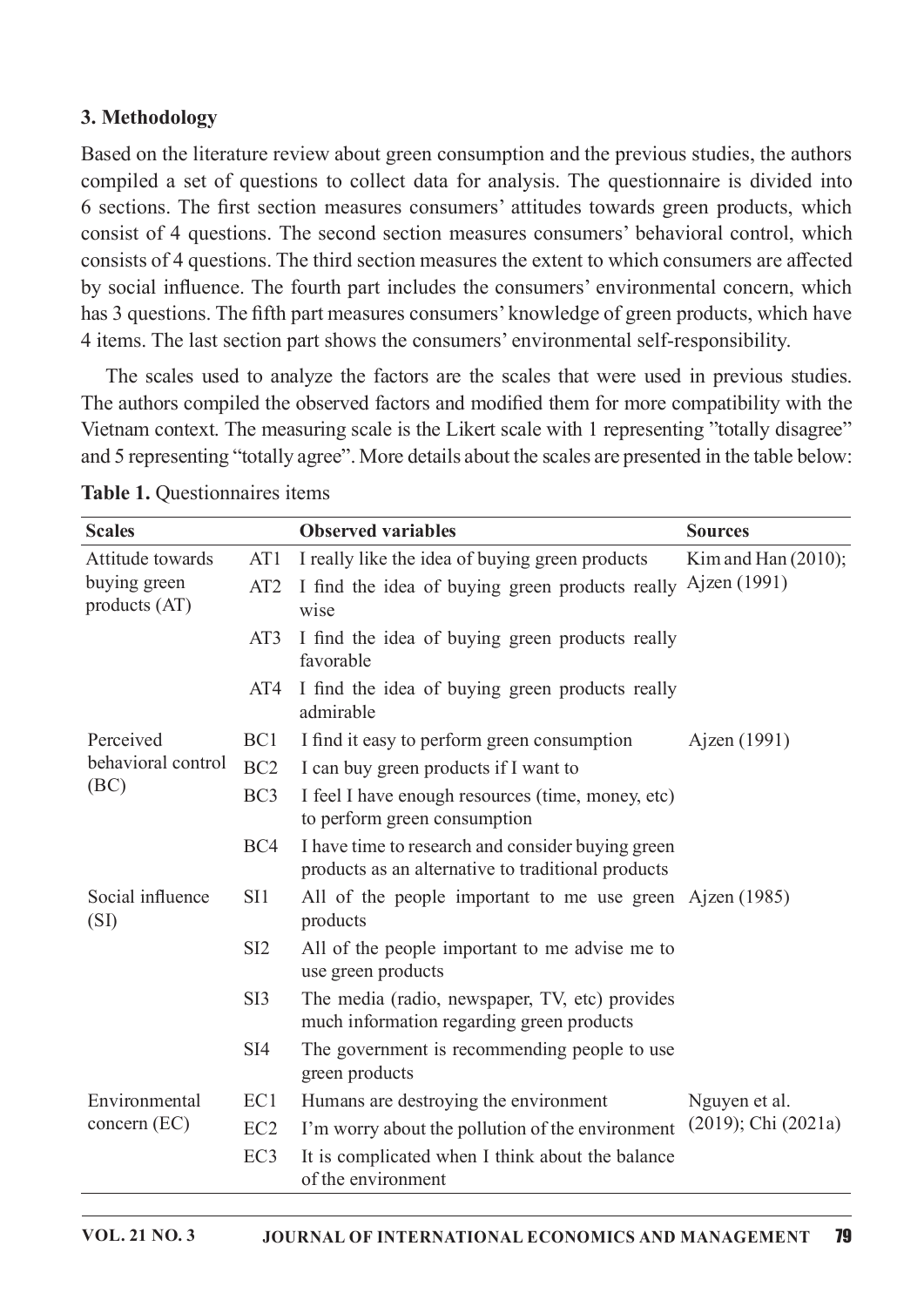| <b>Scales</b>                            |                 | <b>Observed variables</b>                                                                    | <b>Sources</b>   |  |
|------------------------------------------|-----------------|----------------------------------------------------------------------------------------------|------------------|--|
| Knowledge about<br>green products        | KL1             | I can distinguish green products from normal Hessami and<br>traditional products             | Yousefi $(2013)$ |  |
| (KL)                                     | KL2             | I know reliable distributors of green products                                               |                  |  |
|                                          | KL3             | I am confident I have enough knowledge and<br>awareness about green products                 |                  |  |
| Self-responsibility<br>(SR)              | SR <sub>1</sub> | I am happy to use green products for supporting Yadav and Pathak<br>the natural environment. | (2017)           |  |
|                                          | SR <sub>2</sub> | Individuals make any efforts to prevent the<br>environment                                   |                  |  |
|                                          | SR <sub>3</sub> | I consider the environmental issue when making<br>a purchase                                 |                  |  |
|                                          | SR4             | When I use green products, I think it will benefit<br>myself and the community               |                  |  |
| Green<br>consumption<br>intention $(IN)$ | IN1             | Soon, I am willing to buy green products for Yadav and Pathak<br>myself and my family        | (2017)           |  |
|                                          | IN2             | I intend to use green products                                                               |                  |  |
|                                          | IN3             | I intend to make an effort to buy green goods                                                |                  |  |

Table 1. Ouestionnaires items (continued)

### **Source:** The authors' compilation

Previous studies show that many factors are affecting the green consumption intention of consumers. However, in different contexts and cultures as well as research objects, not all factors can prove their role and suitability; some even produce contradictory results in dissimilar research. Thus, the pilot study will examine the appropriateness of elements in the conceptual model and formulate a well-suited questionnaire in terms of Vietnam conditions and language. This preliminary research is carried out by having 10 lecturers at Foreign Trade University look for questionnaires.

According to Tabachnick (2013), "the minimum sample size is employed by the formula  $n = 50 + 8*$ m (m is the number of independent constructs) in conducting multivariate regression analysis". In this study, the minimum sample size is 98 observed samples. However, the sample size for the survey is determined at 250 observations. Thus, the sampling method is convenient.

Regarding the number of samples, to achieve a minimum of 250 observations, the authors set a target for the survey to be 350. The survey was conducted for three months (June 2020) - August 2020) at two big cities (Hanoi and Quang Ninh). Data were collected by directly approaching responders at supermarkets and shopping malls. Regarding the survey results, after surveying 350 people directly, the results obtained 295 valid responses. Therefore, the response rate is 84.28%.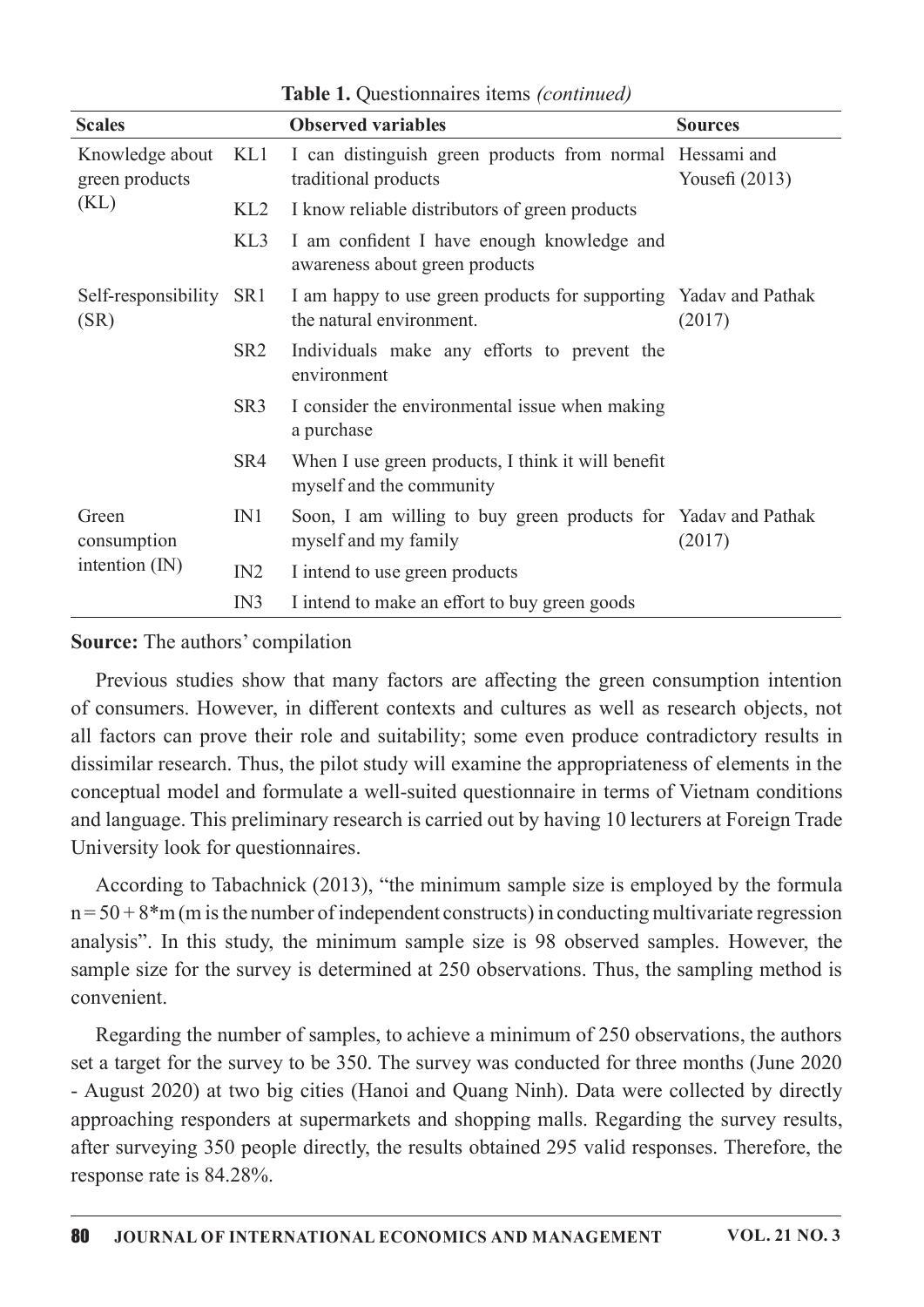### 4. Results and discussion

Concerning demographic information, the respondents are from 16 to over 60 years. However, most of them are young consumers (77% of respondents age 16 to 40 years) and are females  $(64\%)$ . About 81% of respondents have a university education or higher. The exploratory factor analysis (EFA) was employed to assess reliabilities and validities, according to Podsakoff et al. (2003) and Chi (2021b).

| Construct                                   |                 | <b>Factor loading</b> | <b>Cronbach's Alpha</b> |
|---------------------------------------------|-----------------|-----------------------|-------------------------|
| Attitude towards buying green products (AT) | AT1             | 0.846                 | 0.815                   |
|                                             | AT <sub>2</sub> | 0.812                 |                         |
|                                             | AT3             | 0.772                 |                         |
|                                             | AT4             | 0.773                 |                         |
| Perceived behavioral control (BC)           | BC1             | 0.822                 | 0.784                   |
|                                             | BC <sub>2</sub> | 0.759                 |                         |
|                                             | BC <sub>3</sub> | 0.734                 |                         |
|                                             | BC4             | 0.723                 |                         |
| Social influence (SI)                       | SI1             | 0.887                 | 0.779                   |
|                                             | SI <sub>2</sub> | 0.912                 |                         |
|                                             | SI3             | 0.679                 |                         |
|                                             | SI4             | 0.743                 |                         |
| Environmental concern (EC)                  | EC1             | 0.778                 | 0.751                   |
|                                             | EC <sub>2</sub> | 0.738                 |                         |
|                                             | EC <sub>3</sub> | 0.711                 |                         |
| Knowledge about green products (KL)         | KL1             | 0.738                 | 0.812                   |
|                                             | KL <sub>2</sub> | 0.724                 |                         |
|                                             | KL3             | 0.765                 |                         |
| Self-responsibility (SR)                    | SR1             | 0.762                 | 0.625                   |
|                                             | SR <sub>2</sub> | 0.865                 |                         |
|                                             | SR <sub>3</sub> | 0.786                 |                         |
|                                             | SR4             | 0.794                 |                         |
| Green consumption intention (IN)            | IN1             | 0.901                 | 0.776                   |
|                                             | IN2             | 0.776                 |                         |
|                                             | IN3             | 0.765                 |                         |

### Table 2. Results of EFA

### **Source:** The authors' calculation

The "Pearson-product moment Correlation coefficient" is used to measure the linear relationship between proposed constructs. From Table 3 below, it can be seen that all observed factors can significantly and positively affect green consumption.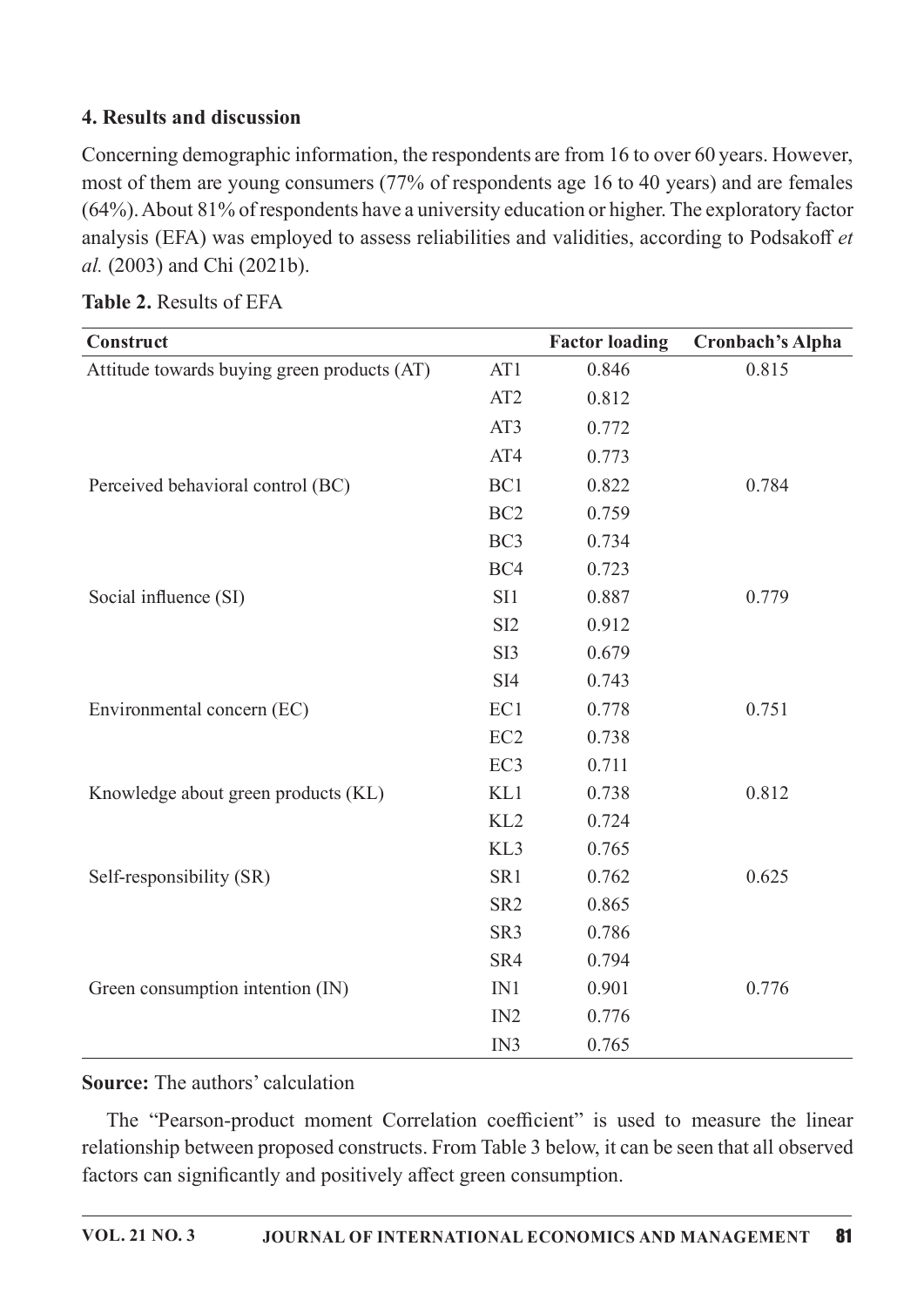|          | IN           | AT           | <b>BC</b>    | KL            | <b>SN</b>    | EC           |
|----------|--------------|--------------|--------------|---------------|--------------|--------------|
| IN       | $\mathbf{1}$ |              |              |               |              |              |
|          |              |              |              |               |              |              |
|          | 295          |              |              |               |              |              |
| AT       | $0.397**$    | $\mathbf{1}$ |              |               |              |              |
|          | 0.000        |              |              |               |              |              |
|          | 295          | 295          |              |               |              |              |
| BC       | $0.520**$    | $0.364**$    | $\mathbf{1}$ |               |              |              |
|          | 0.000        | 0.000        |              |               |              |              |
|          | 295          | 295          | 295          |               |              |              |
| KL       | $0.332**$    | $0.268**$    | $0.337**$    | $\mathbbm{1}$ |              |              |
|          | 0.000        | 0.000        | 0.000        |               |              |              |
|          | 295          | 295          | 295          | 295           |              |              |
| SN       | $0.343**$    | 0.076        | $0.333**$    | $0.127*$      | $\mathbf{1}$ |              |
|          | 0.000        | 0.192        | 0.000        | 0.029         |              |              |
|          | 295          | 295          | 295          | 295           | 295          |              |
| $\rm EC$ | $0.148*$     | $0.357**$    | $0.139*$     | 0.101         | 0.015        | $\mathbf{1}$ |
|          | 0.011        | 0.000        | 0.017        | 0.083         | 0.804        |              |
|          | 295          | 295          | 295          | 295           | 295          | 295          |

|  |  | Table 3. Correlations matrix |  |
|--|--|------------------------------|--|
|--|--|------------------------------|--|

### **Source:** The authors' calculation

Having Kaiser-Meyer-Olkin measure of sampling adequacy between 0.5 and 1 is a requirement before doing Exploratory factor analysis as the sample is proven to be adequate for factor analysis. Furthermore, it is required that the significance of Barlett's Test of Sphericity being less than 0.5 to accept that there may be a statistically significant interrelationship between variables. Therefore, the authors' significance of 0.00 satisfies the requirements.

Six of the extracted factors have a Total Initial Eigenvalues greater than 1, with a cumulative percentage of variance at 66.017%, satisfying the requirement that this value must be greater than 50%. In short, these six extracted factors can explain 66.017% of the variability of the variables. After using factor loading of  $\geq 0.5$  and the Principal Components extraction method, the results were shown in Table 4 below. According to the results in the table, the observed variable SR 2 was disqualified and therefore removed from the research model. On the other hand, the results from the first analysis suggested that observed variables SR1 and SR3 should be combined into the factor AT

After extracting the disqualified observed factors SR2 and rerun Bartlett's test in SPSS, the results were shown in the tables below. The results of the factor analysis show that the total variance extracted is equal to  $65.277\%$  ( $> 50\%$ ), KMO  $> 0.5$ , and Sig.  $< 0.05$  so EFA analysis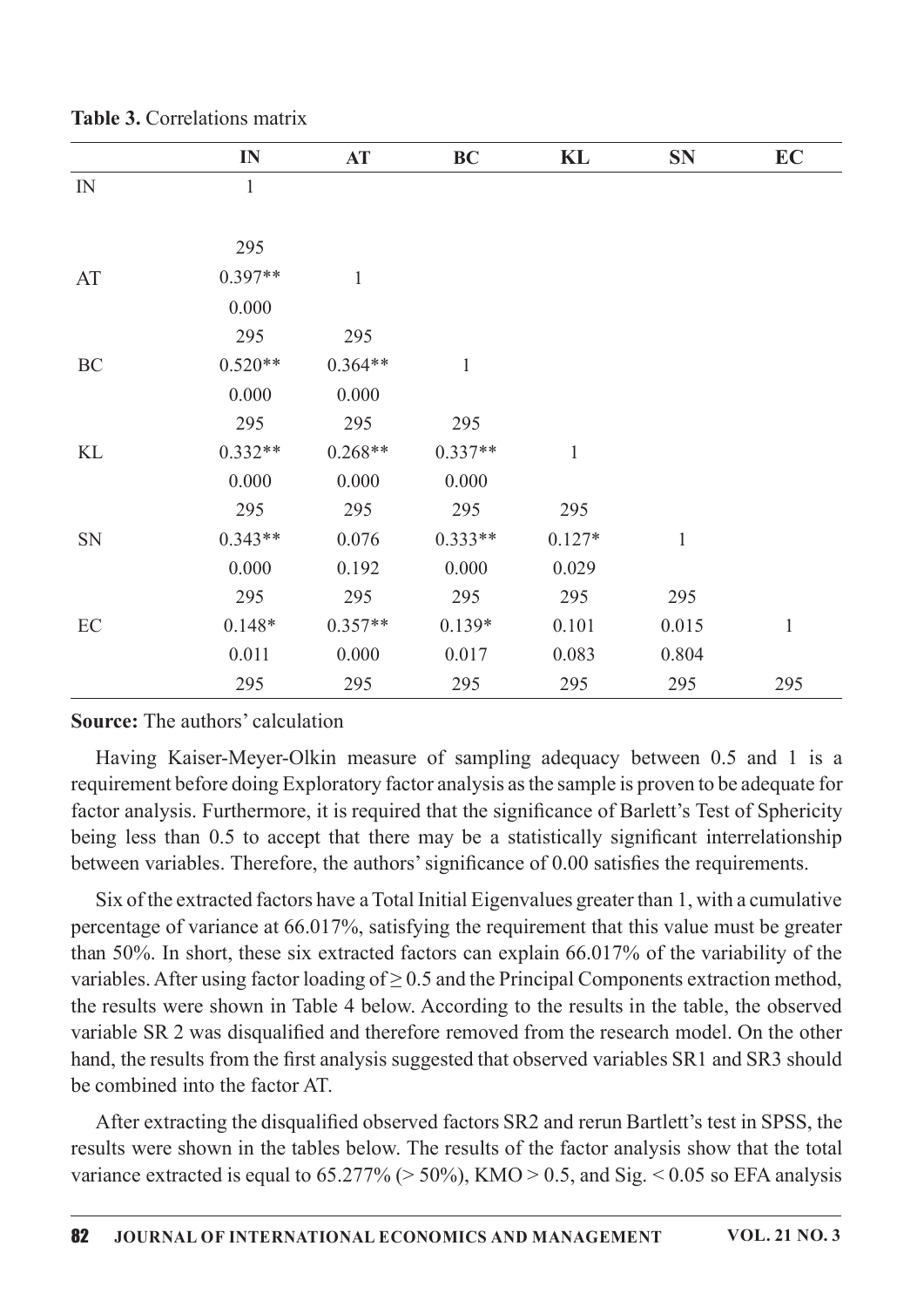is appropriate. The analytical results show that after eliminating observed variables that do not meet the requirements, the initial 6 factors with 26 observed variables were grouped into 5 factors with 23 factors.

### Table 4. Test final analysis

|                              | <b>KMO and Barlett's Test</b>                       |                |       |                               |       |          |
|------------------------------|-----------------------------------------------------|----------------|-------|-------------------------------|-------|----------|
|                              | Kaiser - Meyer - Olkin Measure of Sampling Adequacy |                |       |                               |       | 0.831    |
| Barlett's Test of Sphericity |                                                     |                |       | "Approx. Chi-Square"          |       | 2767.905 |
|                              |                                                     |                | Df    |                               |       | 253      |
|                              |                                                     |                | Sig.  |                               |       | 0.00     |
|                              |                                                     |                |       | Pattern matrix final analysis |       |          |
|                              |                                                     |                |       | <b>Factors</b>                |       |          |
|                              | $\mathbf{1}$                                        | $\overline{2}$ | 3     | $\overline{\mathbf{4}}$       | 5     | 6        |
| AT <sub>2</sub>              | 0.793                                               |                |       |                               |       |          |
| AT1                          | 0.781                                               |                |       |                               |       |          |
| AT3                          | 0.734                                               |                |       |                               |       |          |
| AT4                          | 0.733                                               |                |       |                               |       |          |
| SR1                          | 0.584                                               |                |       |                               |       |          |
| SR <sub>3</sub>              | 0.579                                               |                |       |                               |       |          |
| BC <sub>3</sub>              |                                                     | 0.755          |       |                               |       |          |
| BC <sub>2</sub>              |                                                     | 0.699          |       |                               |       |          |
| BC4                          |                                                     | 0.697          |       |                               |       |          |
| BC1                          |                                                     | 0.685          |       |                               |       |          |
| SI3                          |                                                     |                | 0.824 |                               |       |          |
| SI <sub>4</sub>              |                                                     |                | 0.783 |                               |       |          |
| SI1                          |                                                     |                | 0.685 |                               |       |          |
| SI <sub>2</sub>              |                                                     |                | 0.684 |                               |       |          |
| KL3                          |                                                     |                |       | 0.851                         |       |          |
| KL1                          |                                                     |                |       | 0.836                         |       |          |
| KL <sub>2</sub>              |                                                     |                |       | 0.789                         |       |          |
| EC1                          |                                                     |                |       |                               | 0.820 |          |
| EC3                          |                                                     |                |       |                               | 0.799 |          |
| EC <sub>2</sub>              |                                                     |                |       |                               | 0.779 |          |
| IN2                          |                                                     |                |       |                               |       | 0.761    |
| IN3                          |                                                     |                |       |                               |       | 0.759    |
| IN1                          |                                                     |                |       |                               |       | 0.745    |

**Source:** The authors' calculation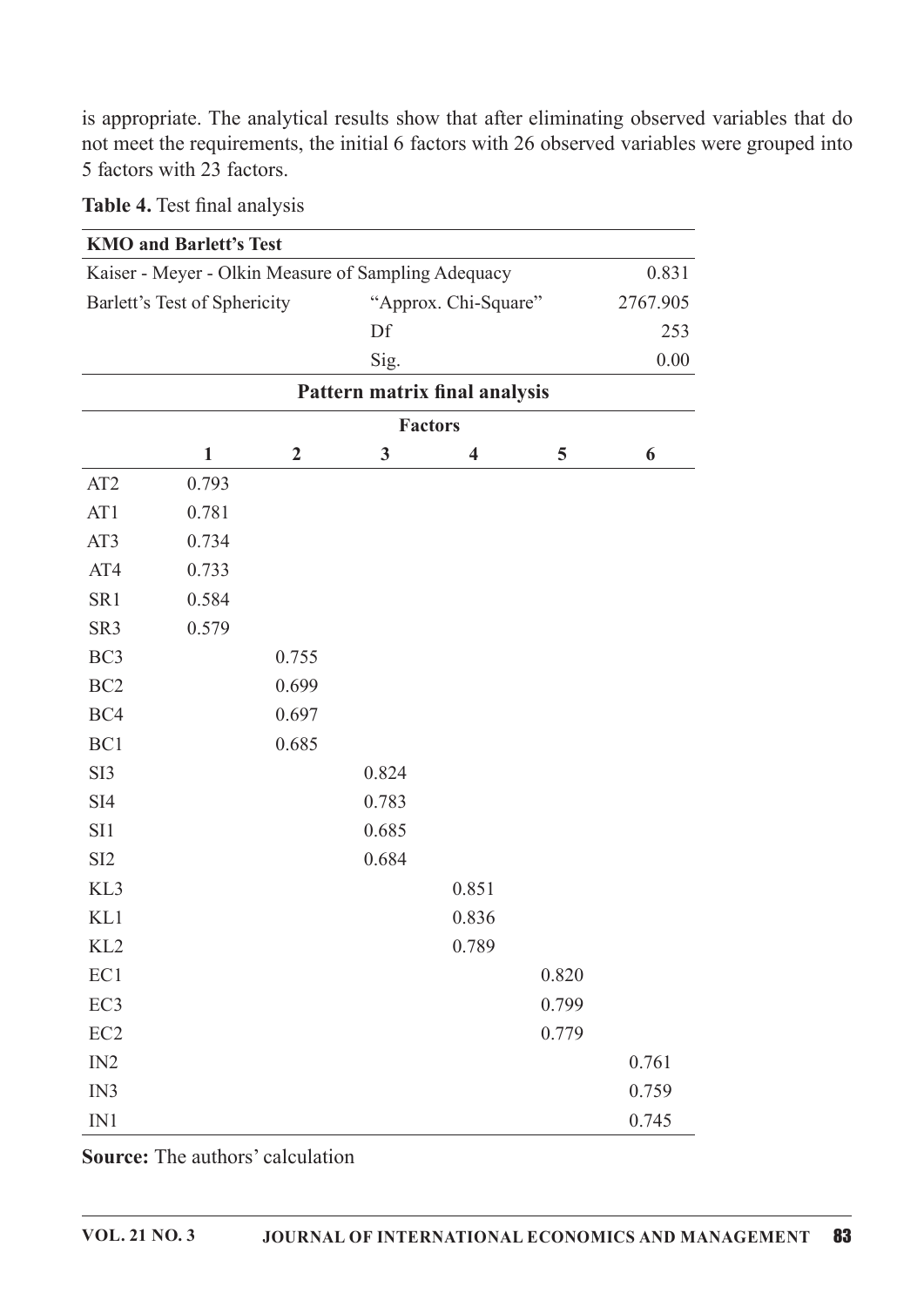After conducting an exploratory factor analysis and preliminary evaluation of the reliability of the scale, the authors made amendments to the proposed factors in the hypothesis as below:

"Attitude towards buying green products-AT" includes 5 observed variables AT1, AT2, AT3, AT4, SR1, SR3. The attitude towards green products now not only reflects the mere interest of young green products but also shows what they feel when using the products, which is to help protect the environment. Adding more variables to the factor helps it express more comprehension and dimensions of the attitude of consumers towards green products.

"Behavioral control-BC" includes 4 observed variables BC1, BC2, BC2, BC4 which show the extent to which consumers feel comfortable and easy to perform the green consumption hehaviors.

"Knowledge about green products-KL" comprises of 3 observed variables KL1, KL2, KL3, which indicate consumers' knowledge about green products and green consumption.

"Social influence-SI" consistes of 4 observe variables SI1, SI2, SI3, SI4. This reflects the degree to which young consumers change or alter their purchasing decision in response to the environment around including acquaintances, governmental policies, and the media.

The last factor, "Environmental concern-EC", has three observed variables EC1, EC2, EC3 which show how consumers are conscious about environmental problems.

The regression model is employed to portray the proposed hypotheses using the method Enter. After analyzing Pearson correlation, five independent factors (AT, BC, SI, KL, and EC) correlate with the dependent factor  $(IN)$ .

|                |                      |                    |                           | <b>Coefficients</b> <sup>a</sup> |                                                    |                     |       |  |
|----------------|----------------------|--------------------|---------------------------|----------------------------------|----------------------------------------------------|---------------------|-------|--|
|                | <b>Model Summary</b> |                    | <b>ANOVA</b> <sup>a</sup> | <b>Model</b>                     | Unstandardized Standardized<br><b>Coefficients</b> | <b>Coefficients</b> | Sig.  |  |
| $\mathbf{R}^2$ | Adj. $\mathbb{R}^2$  | Sig.               | F                         |                                  | B                                                  | <b>Beta</b>         |       |  |
|                |                      |                    |                           | (Constant)                       | 0.383                                              |                     | 0.759 |  |
|                |                      |                    |                           | AT                               | 0.370                                              | 0.067               | 0.000 |  |
| 0.393          | 0.385                | 0.000 <sup>b</sup> | 46.922                    | BC                               | 0.295                                              | 0.054               | 0.000 |  |
|                |                      |                    |                           | <b>SI</b>                        | 0.193                                              | 0.047               | 0.000 |  |
|                |                      |                    |                           | KL                               | 0.110                                              | 0.044               | 0.014 |  |

Table 5. Results of the final regression analysis

#### **Source:** The authors' calculation

After the second regression analysis is run, all four variables of AT, BC, SI, and KL are qualified as explanatory factors for the change of green consumption intention of consumers (IN). The adjusted  $\mathbb{R}^2$  coefficient showed a value of 0.385 which means that in 100% of the variation of the dependent variable, the satisfaction is 38.5%.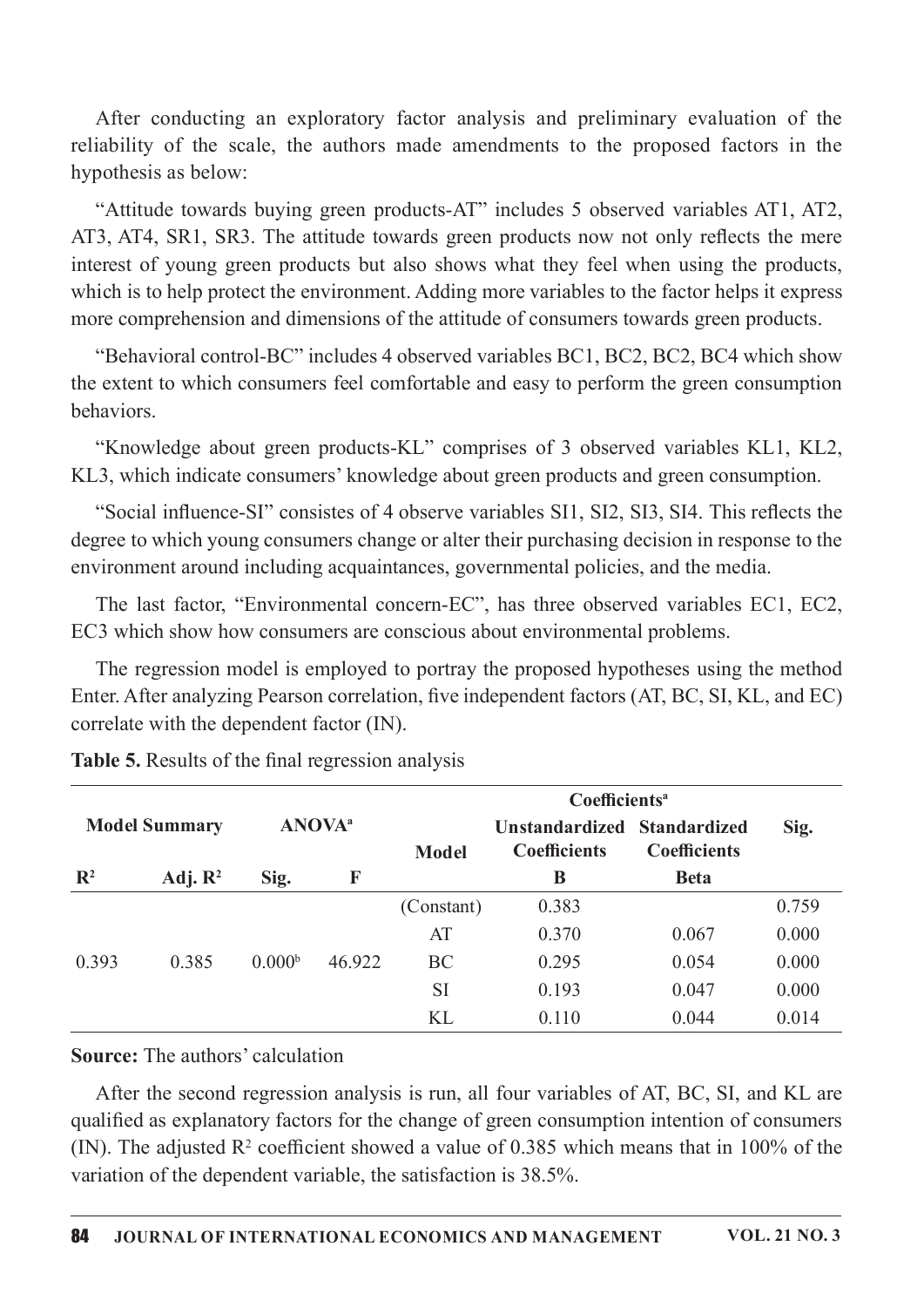Also, when looking at the "Sig." column, the value is 0.000, which specifies the statistical significance of the regression model that was analyzed. P is lower than 0.05, indicating that this proposed framework significantly predicts the proposed variable. From all the above tests, the proposed model chosen was suitable. The authors propose the following model:

Green consumption intention =  $0.383 + 0.370*AT + 0.295*BC + 0.193*SI + 0.110*KL$ 

In conclusion, customers' attitude towards buying green products has the highest impact  $(0.370)$  on green consumption intention in Vietnam, followed by perceived behavioral control  $(0.295)$ , social influence  $(0.193)$ , and knowledge towards green products  $(0.110)$ .

The study examined the factors that affect intention for purchasing green products based on the theory of planned behavior. Factors put into analysis was the attitude towards buying green products, behavioral control, social influence, environmental concern, and knowledge of green products. The results revealed that consumers' attitudes towards buying green products, behavioral control, social influence, and knowledge affect consumption intention, except for environmental concerns.

In the research, attitude towards green products is revealed to be the strongest indicator of forming green consumption intention, which is in line with Maichum *et al.*  $(2017)$ . Consumers having environmental concerns are expected to have a favorable attitude towards green products. The research results also show that purchase intention is influenced by a positive attitude towards buying green products, especially when consumers are aware of environmental protection.

The research findings showed that behavioral control is revealed to be the critical predictor of purchasing intention. The result is in line with the research of Verma and Chandra (2018), which investigated visit intention to the green hotels with the sample size of 295 undergraduates and postgraduates. Therefore, it can be concluded that perceived behavioral control is important for predicting green consumption intention. Regarding literature, behavioral control refers to a person's beliefs that are considered within their control. It reflects the degree of difficulty and barriers for people when they think to be action. In many ways, when people can control their actual behavior, they will be expected to fulfill their intentions.

The current research also showed that social influence is proven to impact the customers' intention to buy green products in Vietnam. These findings are similar to the results of Adawiyah (2017). Some recent studies conducted in collectivist cultures also reported that social influence greatly affects green purchase intention and behavior (Chan and Lau, 2000; Bagozzi et al., 2000). Therefore, it can be suggested that social influence plays a significant role in customers' purchasing decisions. As Vietnamese society bears characteristics of a collectivist society, people are strongly influenced by relationships around them (i.e., family, friends, colleagues, etc.). Besides, the Vietnamese government has made several attempts to promote green products through policies and propaganda, which consequently affect consumers' intention to buy green products. The media also play an important part in promoting green consumption intention when the concept of green marketing has become more popular between companies and corporations.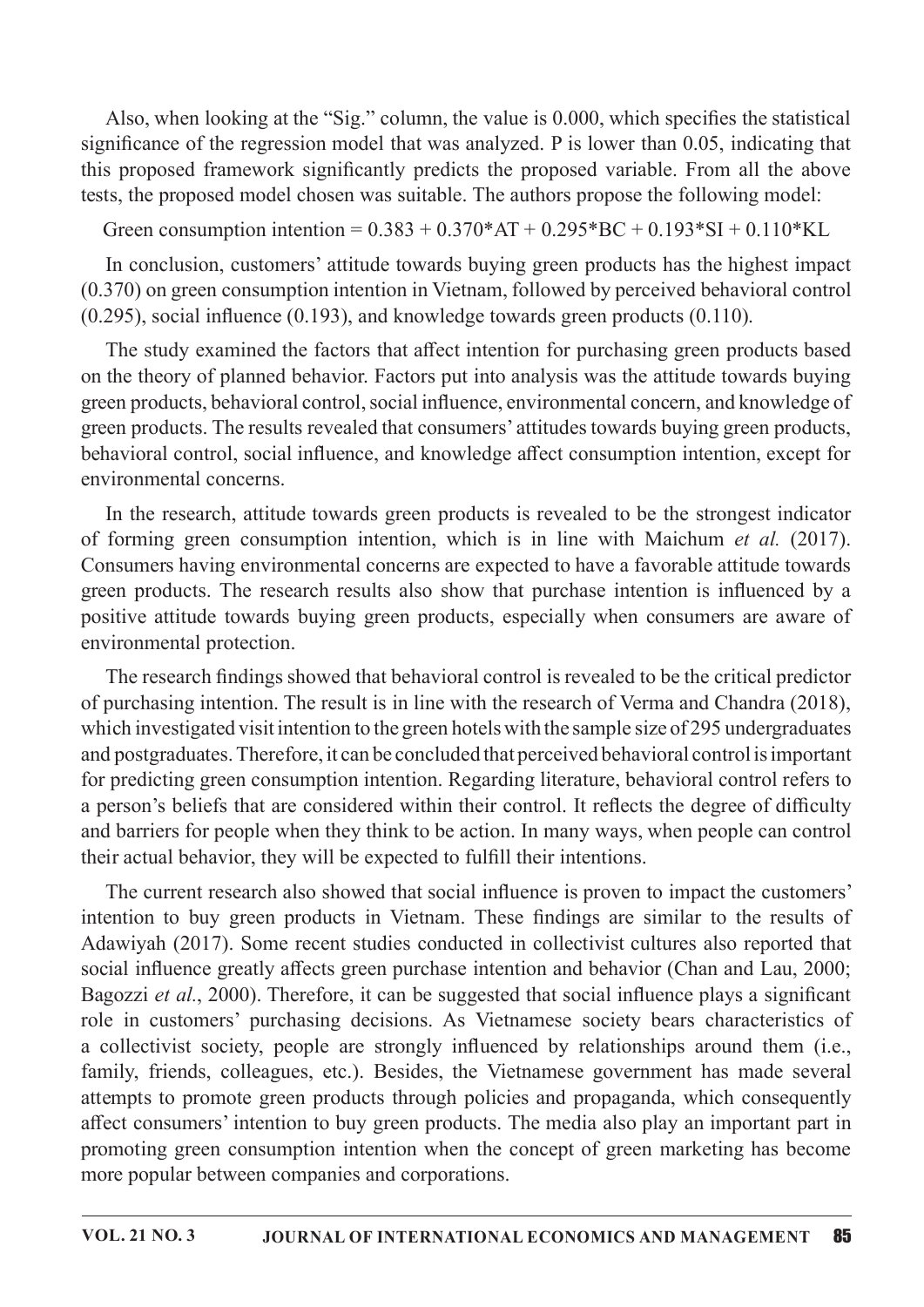Knowledge of green products is considered as one of the determining factors of consumers' green consumption, which is in accordance with the research of De Koning et al. (2015). However, regarding environmental concerns, it has no impact on green consumption intention. This finding is in contradiction with previous studies such as Maichum et al. (2017).

### **5. Conclusion**

Regarding the significance of promoting green purchasing intention among consumers in an emerging market such as Vietnam, the current paper provides an important understanding of consumers' green consumption. Based on the research results and the current context of Vietnam, the authors propose some recommendations and practical implications for the government, policymakers, and marketers to increase green consumption frequencies and efficiency.

The research presents some contributions theoretically and practically. Firstly, this study provides meaningful insights into the green marketing literature on segmenting customers. With more promising buying powers, Vietnamese consumers of the 21st century also possess much more consciousness and knowledge about health and the environment as well as related contextual concerns and purchasing barriers, which requires the markets to come up with reasonable marketing strategies. Moreover, according to the study's findings, environmental concern does not directly lead to green consumption intention, which contradicts some previous studies. This can be used as a preliminary basis by other studies on the market sector for further understanding green consumption in the Vietnamese context.

In practice, the results also give practical recommendations to marketers and governments, and institutions in increasing green consumption by removing the barriers to green purchasing, stimulating favorable attitudes, utilizing social influence, and increasing knowledge about the field. Consumers will be the key consumption force soon, and thereby it is critical to learn the way they behave according to the change of social contexts and environmental contexts. Especially, this paper contributes to ecotourism destinations by encouraging green consumption intention (i.e., eco-restaurant, organic foods) to prevent the natural environment and build a nature destination image.

Even though the research has successfully developed a framework to study factors that affect the green consumption of consumers, it is still restricted by some limitations. Firstly, the study uses the method of convenience sampling within a limit of time and scope, thereby the results might not represent the whole population. Some other studies that inspect the influence of prices and the willingness to pay factors are researches from Biswas (2015) or Zhu et al. (2013). Future research has to expand with a larger number of consumers from various majors and explore the gap between intention and green consumption behavior and the factors affecting that gap for more practical understanding and practices.

**Acknowledgment:** This research is sponsored by Foreign Trade University under Research Program number FTURP02-2020-12.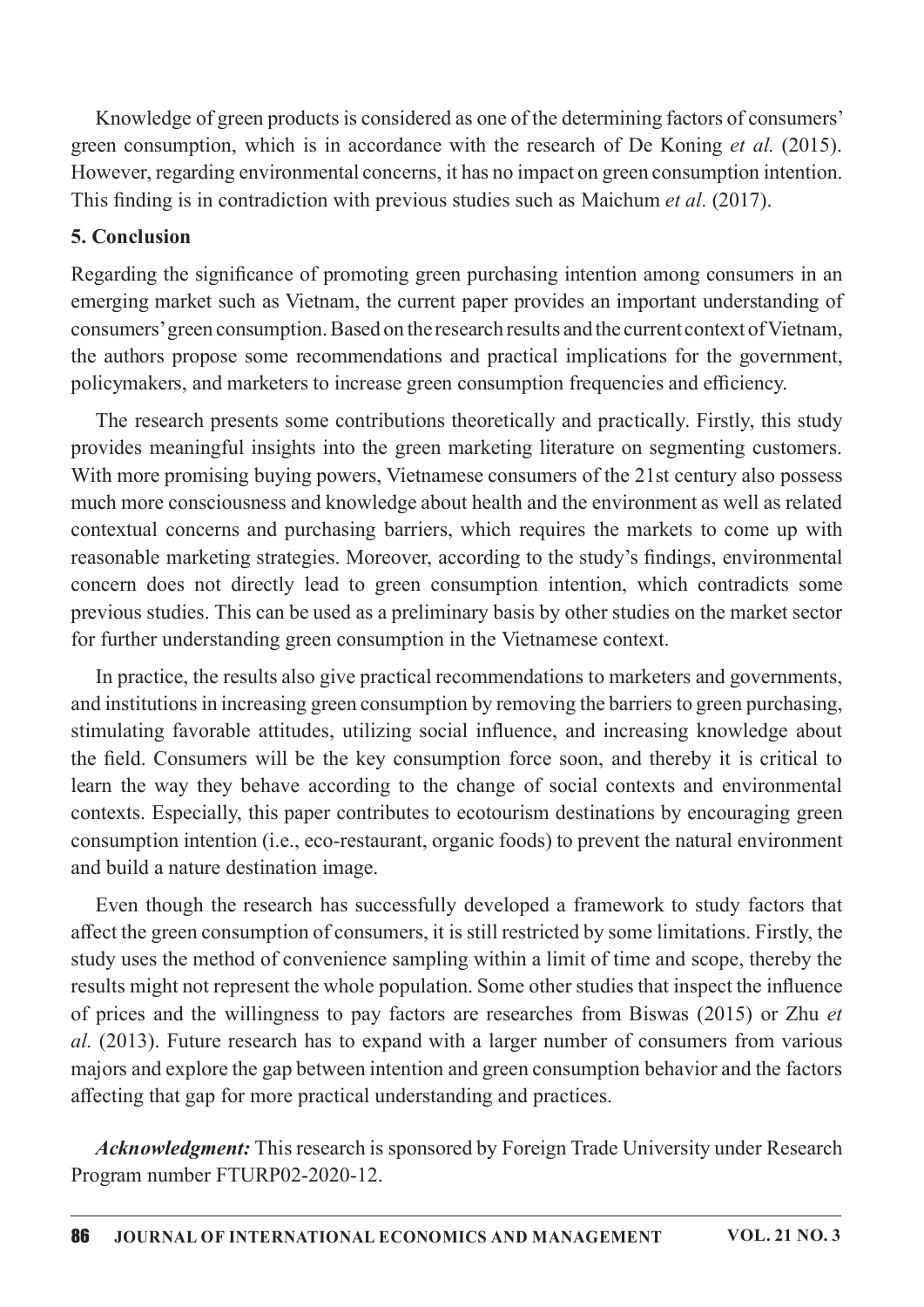#### References

- Adawiyah, W.R. (2017), "Determinants of green marketing quality practices among small medium enterprise (SMEs)", *EKUITAS (Jurnal Ekonomi dan Keuangan)*, Vol. 1 No. 2, pp. 240 - 258.
- Ajzen, I. (1985), "From intention to actions: a theory of planned behavior", in Kuhl, J. and Beckman, J. (Eds), Action control: from cognition to behavior, New York: Springer-Verlag, pp. 11 - 39.
- Aizen, I. (1991), "The theory of planned behavior", Organizational Behavior and Human Decision Processes, Vol. 50, No. 2, pp. 179 - 211.
- Ajzen, I. and Madden, T.J. (1986), "Prediction of goal-directed behavior: attitudes, intentions, and perceived behavioral control", Journal of Experimental Social Psychology, Vol. 22 No. 5, pp. 453 - 474.
- Ariffin, S., Yusof, J., Putit, L. and Shah, M. (2016), "Factors influencing perceived quality and repurchase intention towards green products", Procedia Economics and Finance, Vol. 37 No.16,pp.391-396.
- Asha, P. and Rathiha, R. (2017), "Consumer awareness towards green products", International Journal of Management, Vol. 8 No. 5, pp.  $8 - 14$ .
- Bagozzi, R., Shuzo Abe, N.W. and Bergami, M. (2000), "Cultural and situational contingencies and the theory of reasoned action: application to fast food restaurant consumption", *Journal of* Consumer Psychology, Vol. 9 No. 2, pp. 97 - 106.
- Bamberg, S. (2003), "How does environmental concern influence specific environmentally related behaviors? A new answer to an old question", Journal of Environmental Psychology, Vol. 23 No. 1, pp. 21 - 32.
- Biswas, A. and Roy, M. (2015), "Leveraging factors for sustained green consumption behavior based on consumption value perceptions: testing the structural model", *Journal of Cleaner* Production, Vol. 95 No. 5, pp. 332 - 340.
- Caruana, R. (2007), "A sociological perspective of consumption morality", *Journal of Consumer* Behavior, Vol. 6 No. 5, pp. 287 - 304.
- Chan, R. and Lau, L. (2000.), "Antecedents of green purchases: a survey in China", Journal of Consumer Marketing, Vol. 20 No. 49, pp. 338 - 357.
- Chen, Y.S. and Chang, C.H. (2012), "Enhance green purchase intentions: the roles of green perceived value, green perceived risk, and green trust", *Management Decision*, Vol 50 No.3, pp. 502 - 520.
- Chen‐Yu, J.H. and Seock,Y.K. (2002), "Adolescents' clothing purchase motivations, information sources, and store selection criteria: a comparison of male/female and impulse/non-impulse shoppers", Family and Consumer Sciences Research Journal, Vol. 31 No. 1, pp. 50 - 77.
- Chi, N.T.K. (2021a), "Understanding the effects of eco-label, eco-brand, and social media on green consumption intention in ecotourism destinations", Journal of Cleaner Production, Vol. 321 No. 4, pp.  $1 - 21$ .
- Chi, N.T.K. (2021b), "Innovation capability: the impact of e-CRM and COVID-19 risk perception", Technology in Society, Vol. 67 No. 4, pp. 101-125.
- Dangelico, R.M. and Pontrandolfo, P. (2010), "From green product definitions and classifications to the green option matrix", Journal of Cleaner Production, Vol. 18 No. 16, pp. 1608 - 1628.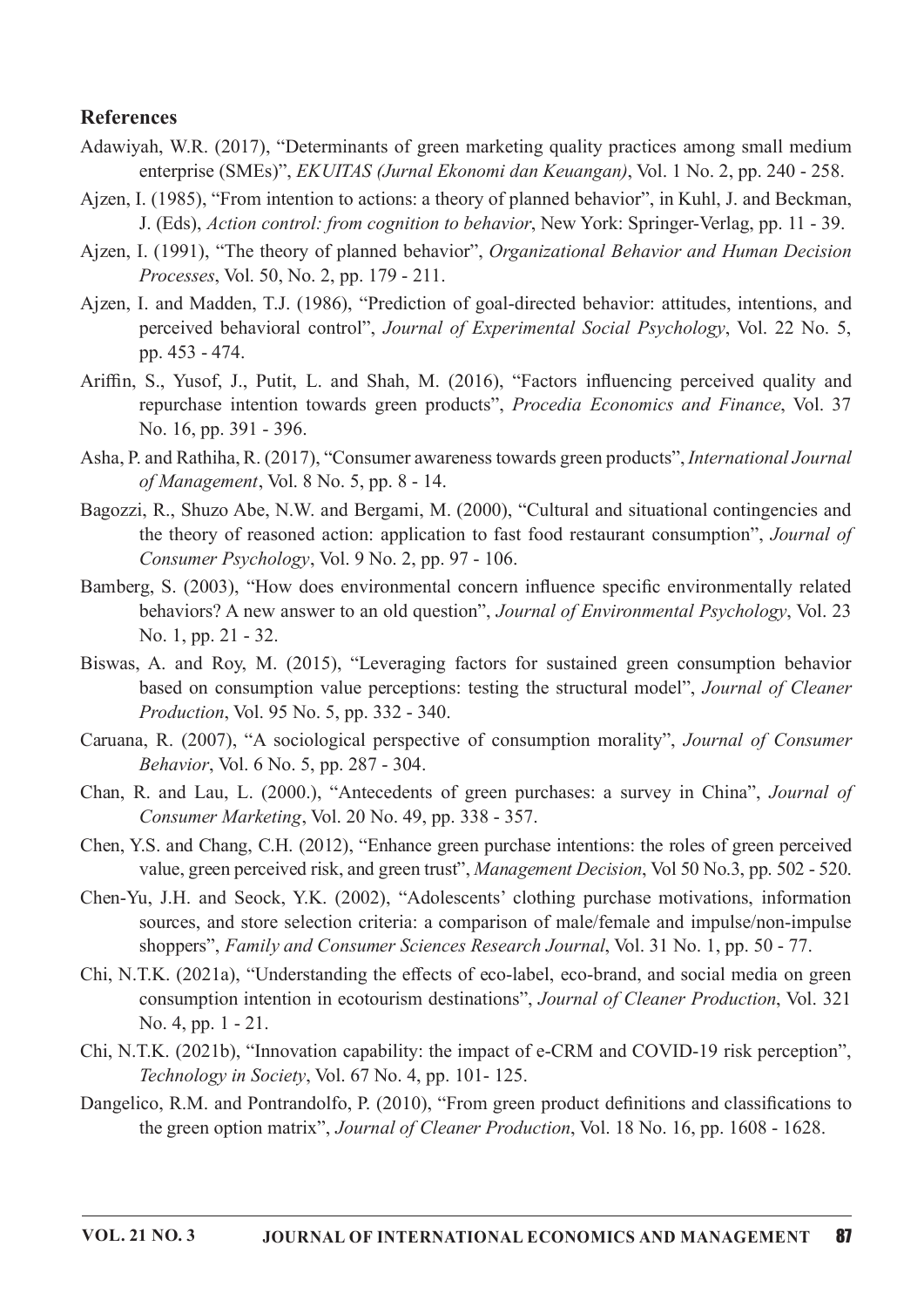- De Koning, J.I.J.C., Crul, M.R.M., Wever, R. and Brezet, J.C. (2015), "Sustainable consumption in Vietnam: an explorative study among the urban middle class: sustainable consumption in Vietnam", International Journal of Consumer Studies, Vol. 39 No. 6, pp. 608 - 618.
- Diamantopoulos, A., Schlegelmilch, B.B., Sinkovics, R.R. and Bohlen, G.M. (2003), "Can sociodemographics still play a role in profiling green consumers? A review of the evidence and an empirical investigation", Journal of Business Research, Vol. 56 No. 6, pp. 465 - 480.
- Eckhardt, G.M., Belk, R. and Devinney, T.M. (2010), "Why don't consumers consume ethically?", Journal of Consumer Behaviour, Vol. 9 No. 6, pp. 426 - 436.
- Fielding, K.S., McDonald, R. and Louis, W.R. (2008), "Theory of planned behavior, identity and intentions to engage in environmental activism", Journal of Environmental Psychology, Vol.28No.4,pp.318-326.
- Fishbein, M.A. and Ajzen, I. (1975), Belief, attitude, intention, and behavior: an introduction to theory and research, Addison-Wesley Publishing Company.
- Hessami, H.Z. and Yousefi, P. (2013), "Investigation of major factors influencing green purchasing behavior: interactive approach", European Online Journal of Natural and Social Sciences, Vol.4No.2,pp.584-596.
- Jiménez-Sánchez, M. and Lafuente, R. (2010), "Defining and measuring environmental concern", Revisit International de Sociologic, Vol. 68 No. 3, pp. 731 - 755.
- Kim, Y. and Han, H. (2010), "Intention to pay conventional-hotel prices at a green hotel-Amodification of the theory of planned behavior", Journal of Sustainable Tourism, Vol. 18 No. 8, pp. 997 - 1014.
- Lee, K. (2010), "The green purchase behavior of Hong Kong young consumers: the role of peer influence, local environmental involvement, and concrete environmental knowledge", Journal of International Consumer Marketing, Vol. 23 No. 1, pp. 21 - 44.
- Leonidou, C.N., Katsikeas, C.S. And Morgan, N.A. (2013), "'Greening' the marketing mix: do firms do it and does it pay off?", Journal of the Academy of Marketing Science, Vol. 41 No. 2, pp. 151 - 170.
- Lin, P.C. and Huang, Y.H. (2012), "The influence factors on choice behavior regarding green products based on the theory of consumption values", Journal of Cleaner production, Vol. 22 No. 1, pp.  $11 - 18$ .
- Liu,Y., Segev, S. and Villar, M.E. (2017), "Comparing two mechanisms for green consumption: cognitive-affect behavior vs theory of reasoned action", Journal of Consumer Marketing, Vol34No.4,pp.442-454.
- Maichum, K., Parichatnon, S. and Peng, K.C. (2017), "Factors affecting purchase intention towards green products: a case study of young consumers in Thailand", International Journal of Social Science and Humanity, Vol. 7 No. 5, pp. 306 - 356.
- McKechnie, J., Zhang, Y., Ogino, A., Saville, B., Sleep, S., Turner, M. and MacLean, H.L. (2011), "Impacts of co-location, co-production, and process energy source on life cycle energy use and greenhouse gas emissions of lignocellulose ethanol", *Biofuels, Bioproducts, and Biorefining,* Vol.5No.3,pp.279-292.
- Michael, L., Marcus, P. and Tim, H. (2015), "Exploring consumer responsibility for sustainable consumption", Journal of Marketing Management, Vol. 31 No. 13, pp. 1 - 23.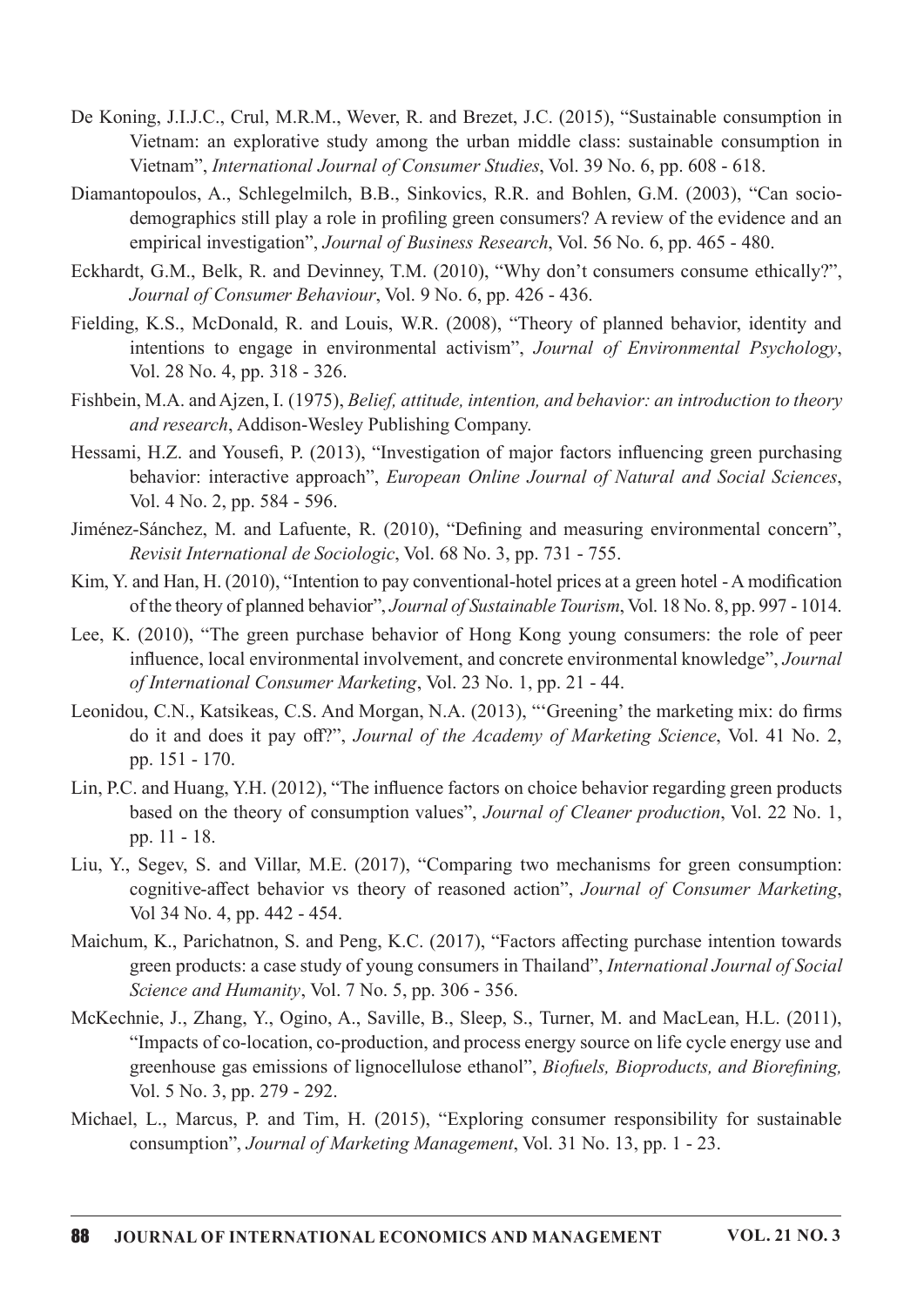- Moschis, G.P. and Churchill, G.A. (1978), "Consumer socialization: a theoretical and empirical analysis", Journal of Marketing Research, Vol. 15 No. 4, pp. 599 - 609.
- Nguyen, H.S. and Ha, M.D. (2017), "Family size, increasing block tariff and economies of scale of household electricity consumption in Vietnam from 2010 to 2014", *External Economics* Review, Vol. 2017 No. 101, pp. 1 - 11.
- Nguyen, H.V., Nguyen, C.H. and Hoang, T.T.B. (2019), "Green consumption: closing the intentionbehavior", Sustainable Development, Vol. 27 No. 1, pp. 118 - 129.
- Nguyen, T.T.H(2020), "The effect of brand image, perceived quality and brand experience on customer loyalty: an empirical investigation in the telecommunication industry in Vietnam", Journal of International Economics and Management, Vol. 20 No. 3, pp. 60 - 74.
- OECD. (2009), "Sustainable manufacturing and eco innovation: towards a green economy", *Policy* Brief, pp.  $1 - 8$ .
- Pandey, J. (2012), "Factor influencing green purchasing behavior", International Journal of Marketing Management, Vol. 2 No. 2, pp. 68 - 85.
- Peloza, J., White, K. and Shang, J. (2013), "Good and guilt-free: the role of self-accountability in influencing preferences for products with ethical attributes", Journal of Marketing, Vol. 77 No. 1, pp. 104 - 119.
- Pepper, M., Jackson, T. and Uzzell, D. (2009), "An examination of the values that motivate socially conscious and frugal consumer behaviors", International Journal of Consumer Studies, Vol. 33No.2,pp.126-136.
- Podsakoff, P.M., MacKenzie, S.B., Lee, J.Y. and Podsakoff, N.P. (2003), "Common method biases in behavioral research: a critical review of the literature and recommended remedies", Journal of Applied Psychology, Vol. 88 No. 5, pp. 879 - 892.
- Samarasinghe, R. (2012), "The influence of cultural values and environmental attitudes on green consumer behavior", *International Journal of Behavioral Science*, Vol. 7 No.1, pp. 83 - 98.
- Straughan, R.D. and Roberts, J.A. (1999), "Environmental segmentation alternatives: a look at green consumer behavior in the new millennium", Journal of Consumer Marketing, Vol. 16 No. 6, pp. 558 - 575.
- Tabachnick, W.J. (2013), "Nature, nurture and evolution of intra-species variation in mosquito arbovirus transmission competence", International Journal of Environmental Research and  $Public Health$ , Vol. 10 No. 1, pp. 249 - 277.
- Turner, J.C. (1991), Social influence, Brooks/Cole Publishing Company.
- UNEP. (2009), "Sustainable consumption and production policies", UN Environment, Available at https://www.unenvironment.org (Accessed 15 May, 2020).
- Verma, V.K. and Chandra, B. (2018), "An application of theory of planned behavior to predict young Indian consumers' green hotel visit intention", Journal of Cleaner Production, Vol. 172, pp.1152-1162.
- Wolff, F. and Schönherr, N. (2011), "The impact evaluation of sustainable consumption policy instruments", Journal of Consumer Policy, Vol. 34 No. 1, pp. 43 - 66.
- Wu, S.I. and Chen, Y.J. (2014), "The impact of green marketing and perceived innovation on purchase intention for green products", International Journal of Marketing Studies, Vol. 6 No. 5, pp.  $81 - 123$ .